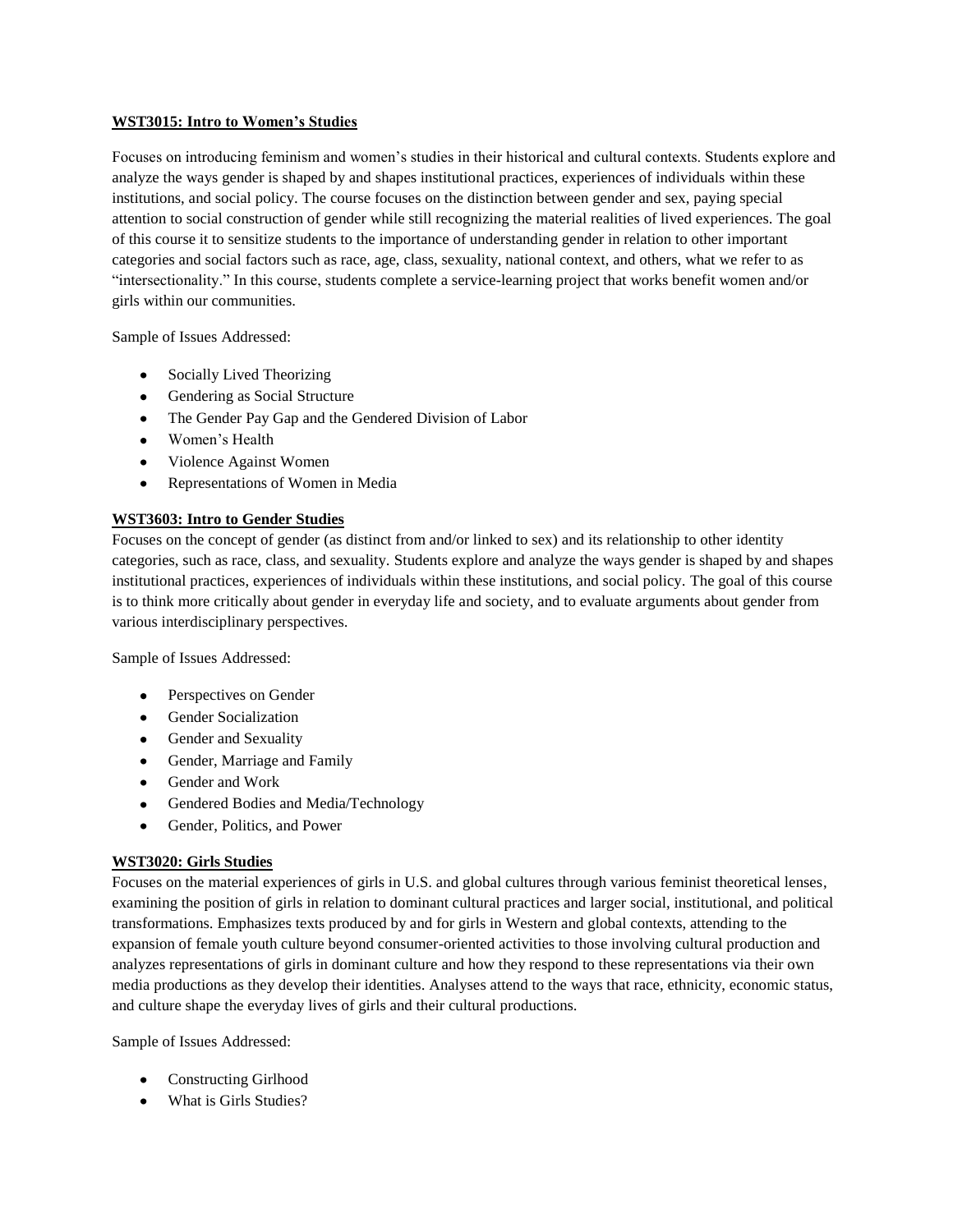- Schooling Girls: Education, Friendship, and Girl Culture  $\bullet$
- $\bullet$  Girls in/and Popular Culture(s)
- Girls and Body Image
- Girls and Sexualities
- Girls, Activism, and the Future  $\bullet$
- Global Girls

### **WST 3371: Women and Leadership**

Examines classical and contemporary leadership theories, including feminist leadership theory to explore the role gender has on perceptions and access to leadership for women in the United States. Analyze the ways that other important categories and social factors such as race, age, class, sexuality, ability, and others have on women's access to leadership. This course seeks to answer some of these guiding questions: How does gender impact the way people lead and perceive leadership? What "makes" a leader? Is this different for women that lead? How might leadership be defined in the public and private spheres? How do media, cultural texts, and popular culture teach/show women as leaders? The goal of this course is to understand the history of and obstacles to women's leadership.

Sample of Issues Addressed:

- Introduction to Classical Leadership Theories and Feminist leadership Theory
- Formal/Informal Leadership  $\bullet$
- Political Parity, "The Glass Ceiling," and the "Second Shift"
- Gendered Pay Gap and Salary Negotiations
- Representations of Women Leaders in Media  $\bullet$
- National and Global Case Studies of Women Leaders  $\bullet$

### **WST 3460 Women, Race, and Struggle**

This course is a survey of the contributions of women of color to the critical theoretical project "womanism." With a focus on U.S.-American contexts, we will analyze the central themes and issues in the writings of women of color, exploring the boundaries of womanist thought. While the central concerns of womanists vary, in this course students look at the underpinning themes of the "intersectionality," the importance of family and community in the lives and politics of women of color, and the significance of spirituality as a way of constructing a way of being in the world. Examines these concerns through a critical reading of a wide range of texts—from essays, short stories, poems, critical cultural analysis, and activist manuals. Focus on contributions to womanist thinking since the height of the civil rights and second-wave women's movements.

Sample of Issues Addressed:

- Introduction to the History of Womanist Thought
- Intersectionality
- Naming and Identity Politics  $\bullet$
- Alice Walker's Womanism  $\bullet$
- Spirituality
- $\bullet$ Representations of Women of Color in the Media
- Abolition and Incarceration/Criminalization
- Motherhood  $\bullet$
- Environmental Justice
- Reproductive Justice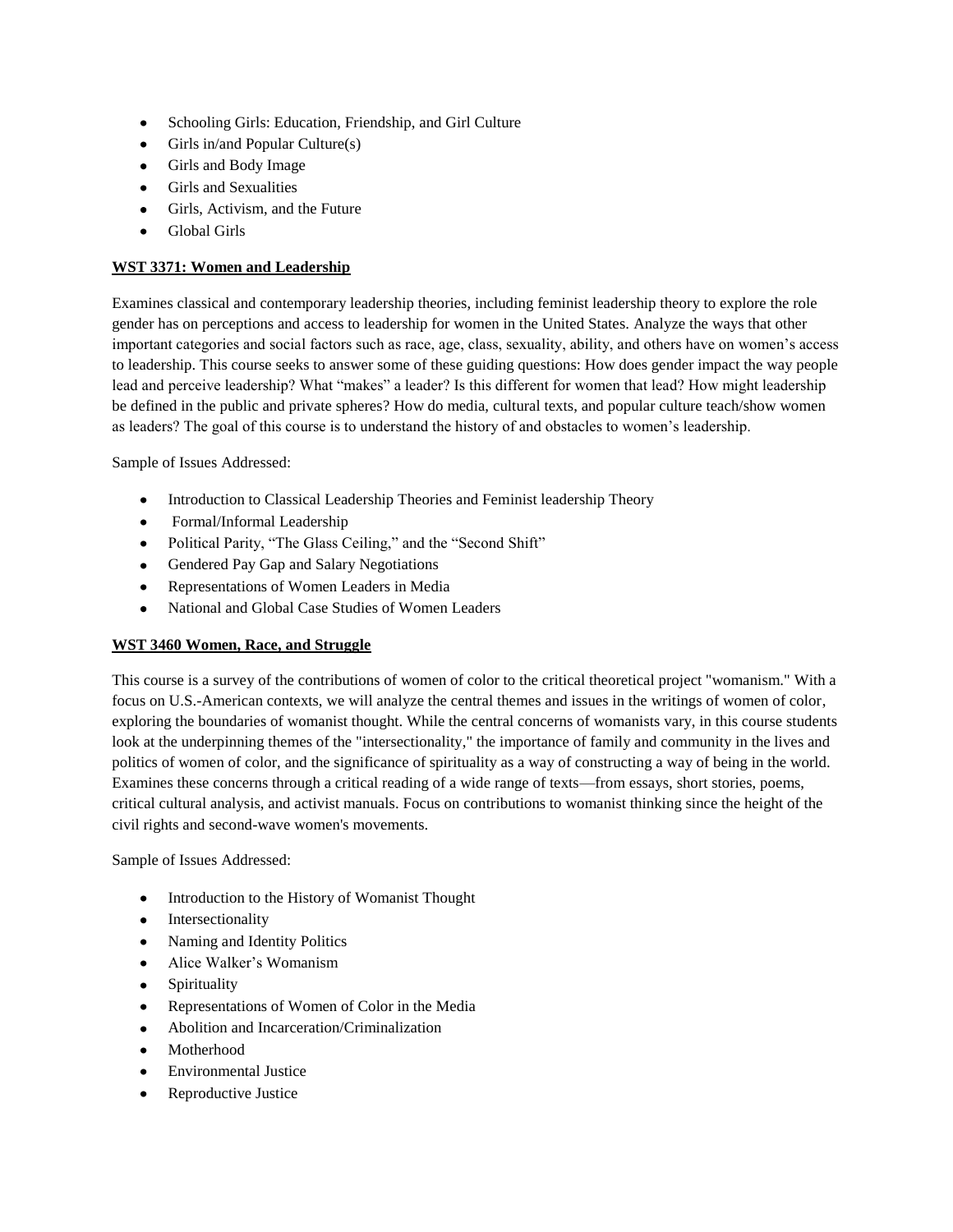# **WST3561: Third Wave Feminisms**

Creates new ways in theory and practice to address the situation(s) of women and girls in contemporary cultures. Building on both the theoretical insights and real world accomplishments of Second Wave Feminism, Third Wave represents both an innovative continuation of identity politics, as well as a way to resolve the disempowerment and isolation resulting from the limitations of fixed identity categories. The challenge of this theory is to bridge the gap between the identity politics of the Second Wave and the insistence of Third Wave on claiming various identities, including but not limited to gender, sexual orientation, race, ethnicity, ability, and class. Third Wave Feminism(s) "talks back" to Second Wave Feminism by recognizing various forms of oppression and linking them to broader issues, such as equal access to the internet and technology, HIV/AIDS awareness, sexual abuse, sexual freedom, globalization, eating disorders, reproductive freedom, and a reclamation of popular culture and language that Second Wave Feminism sought to eliminate. Third Wave Feminism(s) continues to value the personal as political and encourages a "feminism for all approach."

Sample of issues addressed:

- What is Third Wave Feminism?
- $\bullet$  Brief overview of previous (1<sup>st</sup> and 2<sup>nd</sup>) waves
- Activism/Social Justice in the Third Wave  $\bullet$
- Girlie/Postfeminism/Backlash
- Fluid Bodies/Identities/Sexualities
- Pop Culture/Media/Internet Culture
- $\bullet$ Transgressing/Transnational

#### **WST3500: Gender Issues in Activism**

Focuses on activism and social justice related to gender, race, class, sexuality, the environment, and globalization. Through service-learning activities with community partners, students will apply feminist theories of gender-based activism to practical approaches in their own communities (or communities of their choice). Students read texts, watch films and film clips, and analyze websites and organizations to explore the many considerations and issues particular gender-based activism entails.

Sample of issues addressed:

- Introducing Feminist Activism: A Brief History of Feminist Activism, The "Waves,"
- Feminist and Gender-Based Activism: Personal is Political and "Empowerment"
- Body as Battleground: Reproductive Justice, Ability and Health Issues
- War is Not the Answer: Pro-Peace/Anti-War Movements
- Laboring for Justice: Class-Based Movements
- Going Green or Going Shopping? Globalization, Consumerism, and Ecofeminism  $\bullet$

### **WST3522: First and Second Wave Feminism**

Explores the historical background of the birth of the Feminist movement in this country and the two waves of activism prior to 1990. Students will recognize who was responsible for many of the rights and protections women have in today's society. This class will compliment any student interest in history-- since most of the prominent women, who fought for women's rights, during the early and mid  $20<sup>th</sup>$  Century are not included in any other college course. Together as a class students will complete a timeline Wiki exercise on a both the First and Second Wave major events and supporters.

Sample of issues addressed: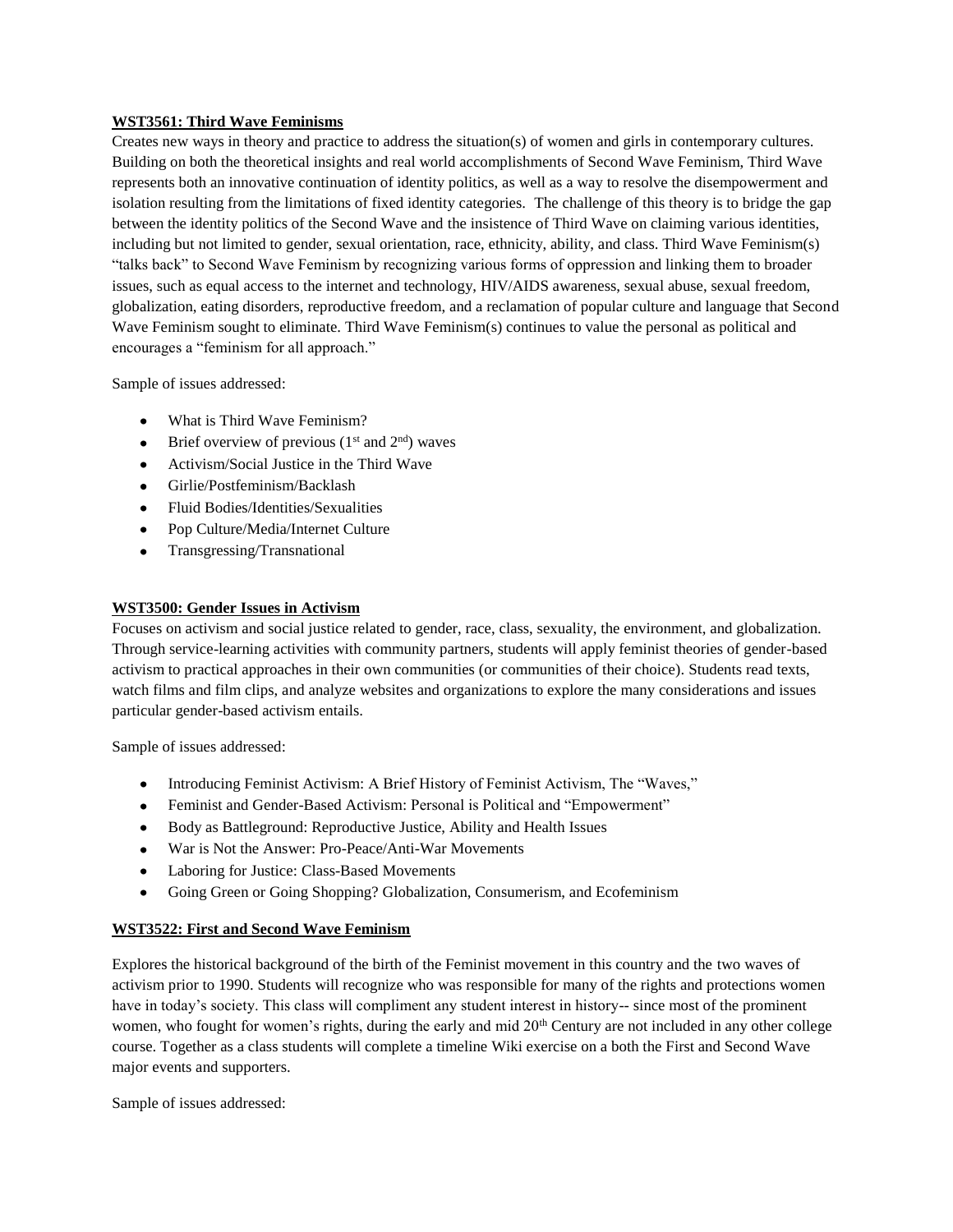- Seneca Falls, N. Y., Women's Rights Convention  $\bullet$
- Fight for the right to vote
- Definitions on womanhood; intersectionalities; radical feminism; LGBTQ issues; activism
- Decade by decade discussion on the advances and challenges of women's rights in society
- Criticism on lack of intersectionalities of social class and race in the movement  $\bullet$

# **WST3621: Theories of Masculinity**

Introduces students to theories of masculinity from feminist perspectives and examines constructions of masculinity in media, sports, family, work and other social relationships. Explores issues of race, class, sexuality, and examine links between masculinity and violence. Emphasizes the role and existence of normative constructions of masculinity throughout our readings and discussions. Gender is a construct that can be deconstructed; however, a normative masculine male lauded as the norm exists in our culture and demands our attention. We also explore nonnormative "masculinities." As with all Preston-Sidler courses, films and websites are an important form of texts used in the course.

Sample of issues addressed:

- Act Like a Man: Introducing Masculinities
- Theorizing Masculinity
- The Male Body
- Racialized Masculinities
- Queering Masculinities (and Masculinity & Sexuality)
- Violent Masculinities
- Resisting / Men's Movements/Men & Feminism

### **WST4023: Virtual Girls / Girls and/in Digital Media**

Examines the role of technology in the lives of girls. Students explore various ways girls construct identity through digital media such as social networks (Facebook, Twitter, etc.), cams/videos (YouTube and otherwise), instant/text messaging, internet role‐playing, blogging, and other digital mediums and activities. Explores the potential for abuse through such publicly‐performed identity (online predators, cyberstalking, peer bullying), as well as the potential for positive self‐expression and resistance. Examines how digital literacy can empower and how a lack of access can negatively affect girls in local and global contexts.

Sample of Issues Addressed:

- Introduction/History of Girls Studies and Girls' Media Culture(s)
- Media Literacy / Digital Literacy
- Negotiating Identity Online
- Online Sexualities and Girlhood
- Girls as Cultural Producers and Resisters  $\bullet$
- Girls Go Public/Performance/Microcelebrity  $\bullet$
- $\bullet$ Dangers/Predators Online
- Virtual Girls as Consumers
- $\bullet$ Community, Content, and Commerce
- Digital Communication/Friendships/Spaces  $\bullet$

### **WST4415: Global and Transnational Feminisms**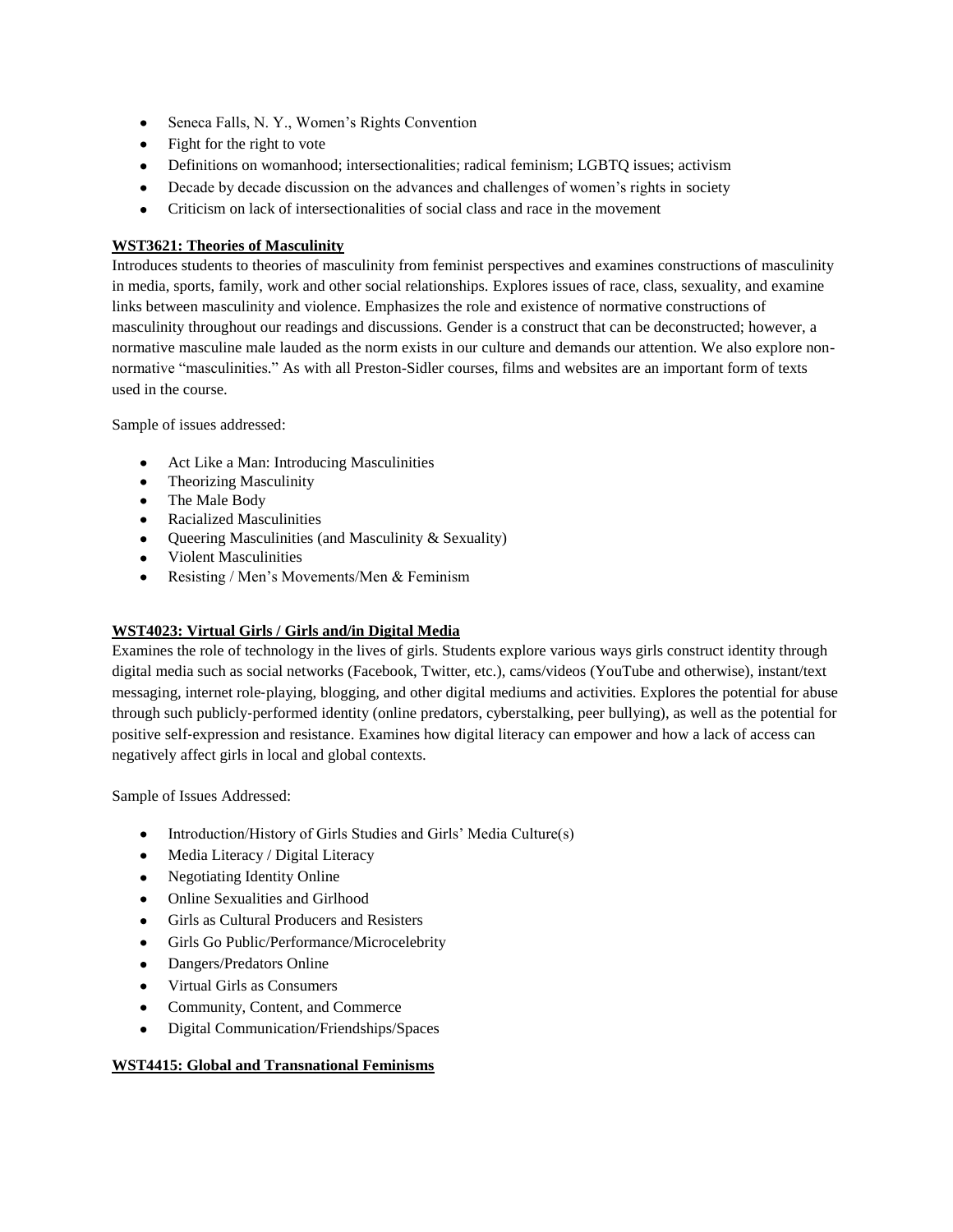This course examines, from a women-centered perspective, the theory, personal narratives of activists, and the history of women working for global women's issues. Acknowledging the link between women's words and social change, this course considers how women theorize a global and/or transnational feminist movement. We will study how women's activism and theory upholds or resists dominant cultural constructions of globalization and transnational policies and practices. Throughout the course of the semester students read from anthropologists, UN panelists, sociologists, feminist theorist, and activist "women on the ground" in order to learn about the difficulties and triumphs of working toward gender equity worldwide. As a class, students also work together on a local-toglobal service-learning project.

Sample Issues Addressed:

- The role of the United Nations in Gender Equality
- Women's Rights as Human Rights
- Postcolonial Feminist Theorizing
- Globalization, Transnational, International
- Movement Building
- Caste Studies of Grassroots Women's Organizing
- $\bullet$ Militarization, War and Peace, Environmental Justice, Immigration, Human Trafficking

# **WST4402: Research on Women and Gender**

This course sets out to discuss these questions, realizing that the ways women conduct research, and the ways research is conducted with gender in mind, are as various as the researchers themselves. "Research in Women and Gender" is a three-credit-hour web course that explores feminist epistemologies and research methods, with a focus on providing students with the opportunity to put these methodologies into practice in their own research. We will focus on feminist and women's and gender studies scholars and how those scholars challenge and/or adhere to dominant theories and research methods of the major disciplines (social sciences, humanities, etc.). In essence, we will look at the ways that gender theory and feminist politics shape the ways that scholars ask research questions, the types of materials and "toolbox" used to conduct and interpret the research, and how these scholars understand themselves and their subjects in the research process.

Sample Issues Addressed:

- Interdisciplinary Feminist Methodologies
- Qualitative and Quantitative Feminist Research Methods
- Source Retrieval Skills
- Undergraduate Research Conference Proposals/Presentations
- Research and Writing as a Process  $\bullet$
- Case Studies of Feminist Research

### **WST4021: Girls and Leadership**

This course asks students to look not just at girl's studies or at leadership development, but specifically to study the ways that leadership, as a discourse, shapes, confines, and constructs girls and the ways that girls speak back to, redefine, and/or are constricted by those discourses. This course is based on the assumption that knowing about girls and leadership – that understanding power, authority, and community as they apply to girls in particular – and working via service learning with girls doing leadership—will impact how we understand ourselves, girls, and youth in general, as leaders. The course is based on the following assumptions: that throughout history women and girls have had less access to leadership roles than have men and boys and that youth have had less access to leadership